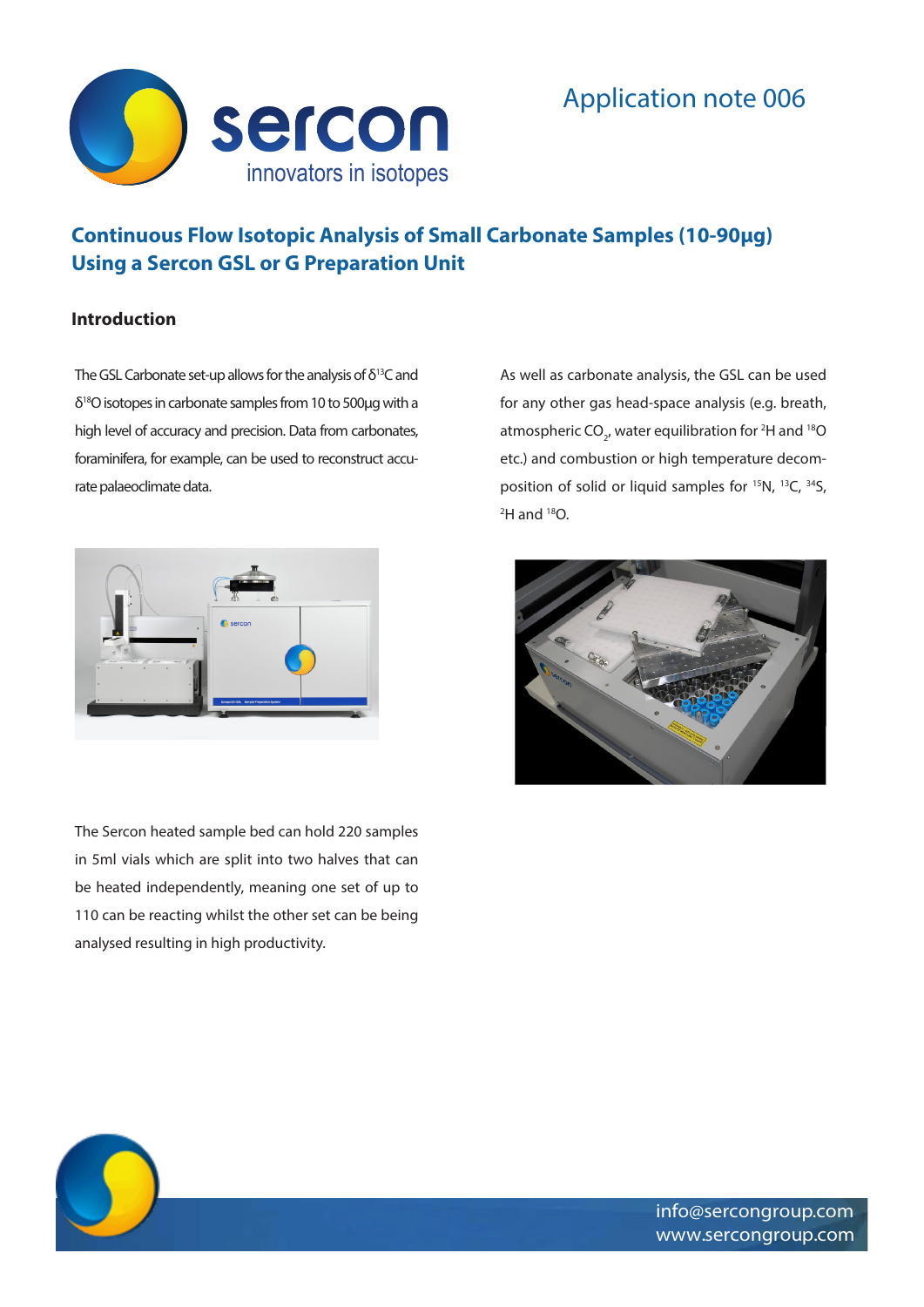# **Methodology**

The GSL is coupled to a Sercon 20-22 stable isotope mass spectrometer and a gas autosampler. Samples of CaCO<sub>3</sub> were weighed out and then transferred into 5ml borosilicate glass Exetainers before being placed into the heated sample bed. The GSL was then used to flush the vials with helium.

With the vials heated to 70°C, to permit the use of standard exetainer septa, 200µl of orthophosphoric acid was manually injected into each sample vial. The reaction was given 40 minutes to complete and the resultant sample gas was then analysed by flushing with the helium carrier flow via the water trap and GC column to the 20-22 mass spectrometer. Analytical time was 3 minutes per sample.

The chromatogram below shows a typical CO<sub>2</sub> gas sample peak with a carrier flow rate of 60ml/min, a GC oven temperature of 100%C and a trap current of 150µA



info@sercongroup.com www.sercongroup.com